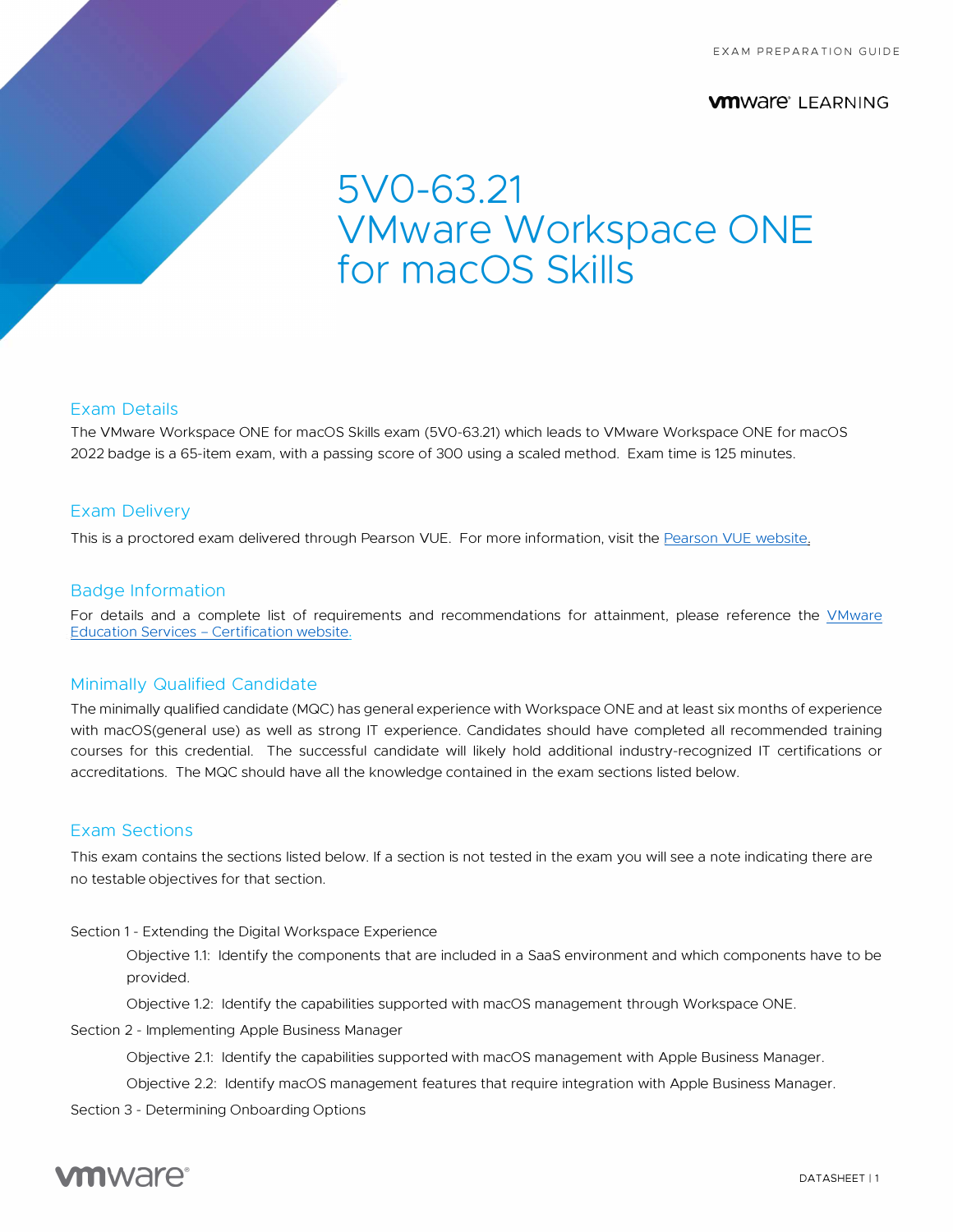Objective 3.1: Given a scenario about enrolling macOS devices, identify the enrollment option that should be used.

Section 4 - Configuring Apple Device Management for Onboarding

Objective 4.1: Identify the steps of configuring DEP in the Workspace ONE UEM console.

Objective 4.2: Given a user and an Apple Device Management device, identify the options that should be configured for the DEP profile.

Objective 4.3: Identify how to assign a new DEP profile to Apple Device Management devices.

Objective 4.4: Identify assignment methods that can be used to assign a DEP profile to a device.

Section 5 - Staging Enrollment

Objective 5.1: Identify the difference between single user staging and multi-user staging.

Objective 5.2: Given a scenario about staging, identify the type of staging user that should be used.

Objective 5.3: Identify the types of macOS user accounts can be supported for multi-user staging.

Section 6 - Onboarding Non-Apple Device Management Enrollment Methods

Objective 6.1: Identify the pre-requisites needed to enroll a macOS device in Workspace ONE.

Objective 6.2: Identify the information a user can provide to start Intelligent Hub enrollment.

Section 7 - Configuring Device Security

Objective 7.1: Identify the situation when a user profile or a device profile should be used.

Section 8 - Deploying Certificates

Objective 8.1: Given a certificate scenario, identify how the certificate should be deployed out to devices.

Section 9 - Deploying Apple Business Manager Content

Objective 9.1: Identify what is required from the Apple Business Manager portal to synch purchased content into Workspace ONE UEM for licensed distribution.

Objective 9.2: Identify the requirements to support multiple instances of Apple Business Manager in Workspace ONE UEM.

Objective 9.3: Given a scenario about a customer distributing app, identify the distribution method that should be used.

Section 10 - Managing Apple Business Manager Content Licenses

Objective 10.1: Given a scenario about licenses from Apple Business Manager not being available in Workspace ONE UEM, identify how to troubleshoot the problem.

Objective 10.2: Given a scenario about purchased applications not being able to be distributed, identify how to troubleshoot the problem.

Objective 10.3: Identify the revocation methods available for Workspace ONE UEM console.

Section 11 - Distributing Non-App Store Software

Objective 11.1: Identify the extensions that can be uploaded to be used as internal applications.

Objective 11.2: Given a scenario with a need to deploy a package immediately after enrollment, identify the type of software distribution that should be used.

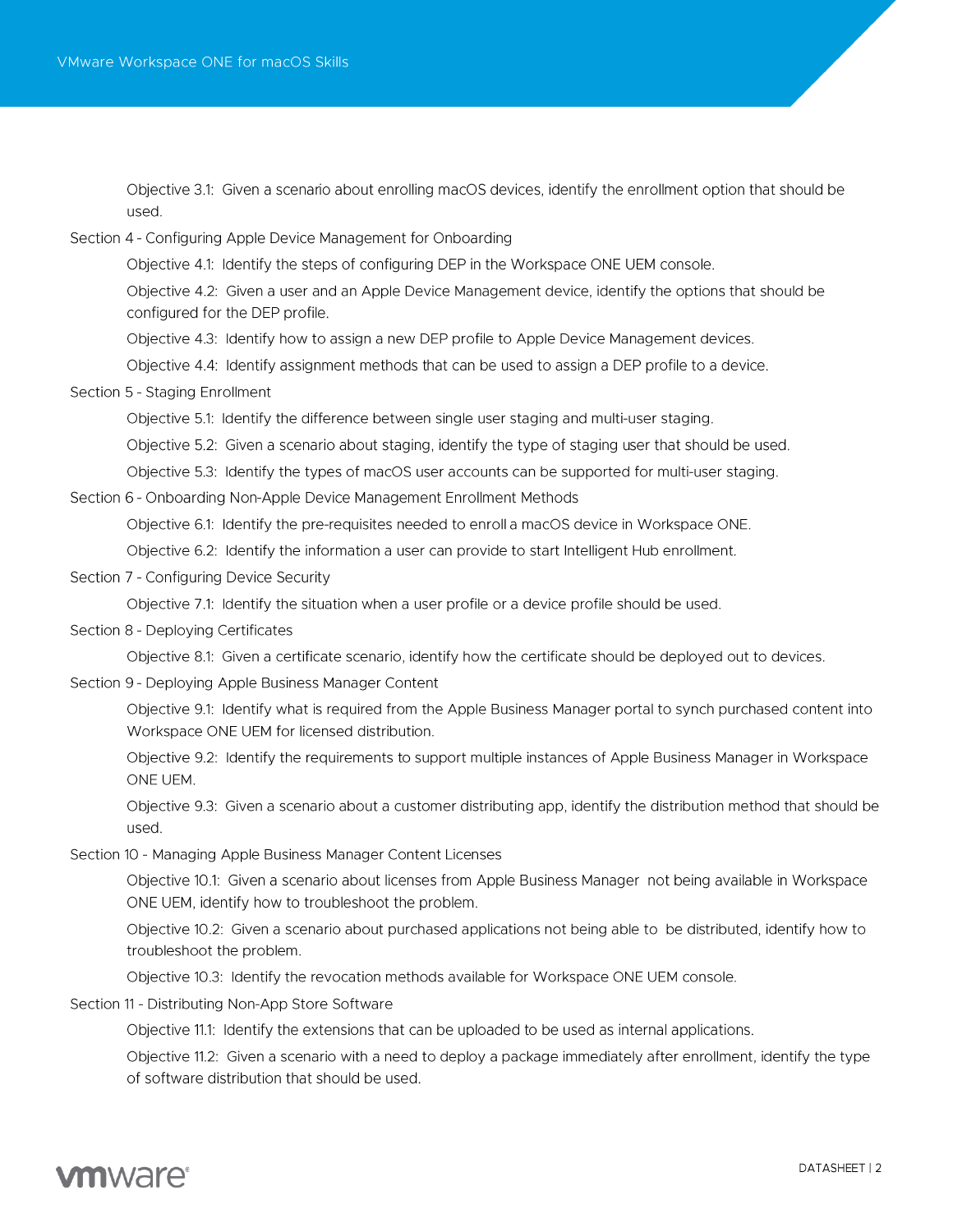Objective 11.3: Given a scenario with a need of package that has a complex installation requirements, identify the type of software distribution that should be used.

Objective 11.4: Identify the method to generate all files needed to distribute internal applications.

Section 12 - Managing Non-App Store Software

Objective 12.1: Given a scenario about updating to a new version of an automated version, identify the expected behavior on assigned devices.

Objective 12.2: Given a scenario about updating to a new version of an on-demand version, identify the expected behavior on assigned devices.

Objective 12.3: Given a scenario about retiring an old version of the software, identify the expected behavior on assigned devices.

Section 13 - Deploying Virtual Desktops and Applications

Objective 13.1: Given a scenario about a Windows application that needs to be accessed remotely, identify the method that should be used.

Objective 13.2: Identify the methods of connecting to a VMware Horizon desktops and applications.

- Section 14 Deploying Product Provisioning (No testable objectives for this section)
- Section 15 Implementing HubCLI (No testable objectives for this section) Objective 15.1: Identify the HubCLI commands that are supported.
- Section 16 Managing Minor OS Updates

Objective 16.1: Given a scenario where a macOS update needs to be delayed, identify the method that should be used.

Section 17 - Managing Major OS Updates

Objective 17.1: Identify the software update payload options that help to enforce macOS updates.

Objective 17.2: Identify the method(s) that should be used to deploy macOS updated through Workspace ONE.

Section 18 - Leveraging Digital Workspace Experience

Objective 18.1: Identify the types of services that can be accessed through the Workspace ONE Intelligent Hub. Objective 18.2: Identify the types of applications that can be displayed in the Workspace ONE Intelligent Hub application catalog.

Section 19 - Integrating Workspace ONE Assist

Objective 19.1: Identify the Workspace ONE Assist features that are supported on macOS.

Objective 19.2: Identify the prerequisites that are required to deploy Workspace ONE Assist.

Objective 19.3: Identify the steps a user needs to take to approve a remote session on Workspace ONE Assist.

Section 20 - Integrating Workspace ONE Intelligence

Objective 20.1: Identify the features that are accessible through the Workspace ONE Intelligence console.

Objective 20.2: Given a customer troubleshooting scenario, identify the Workspace ONE component that is required.

Section 21 - Monitoring with Workspace ONE Intelligence

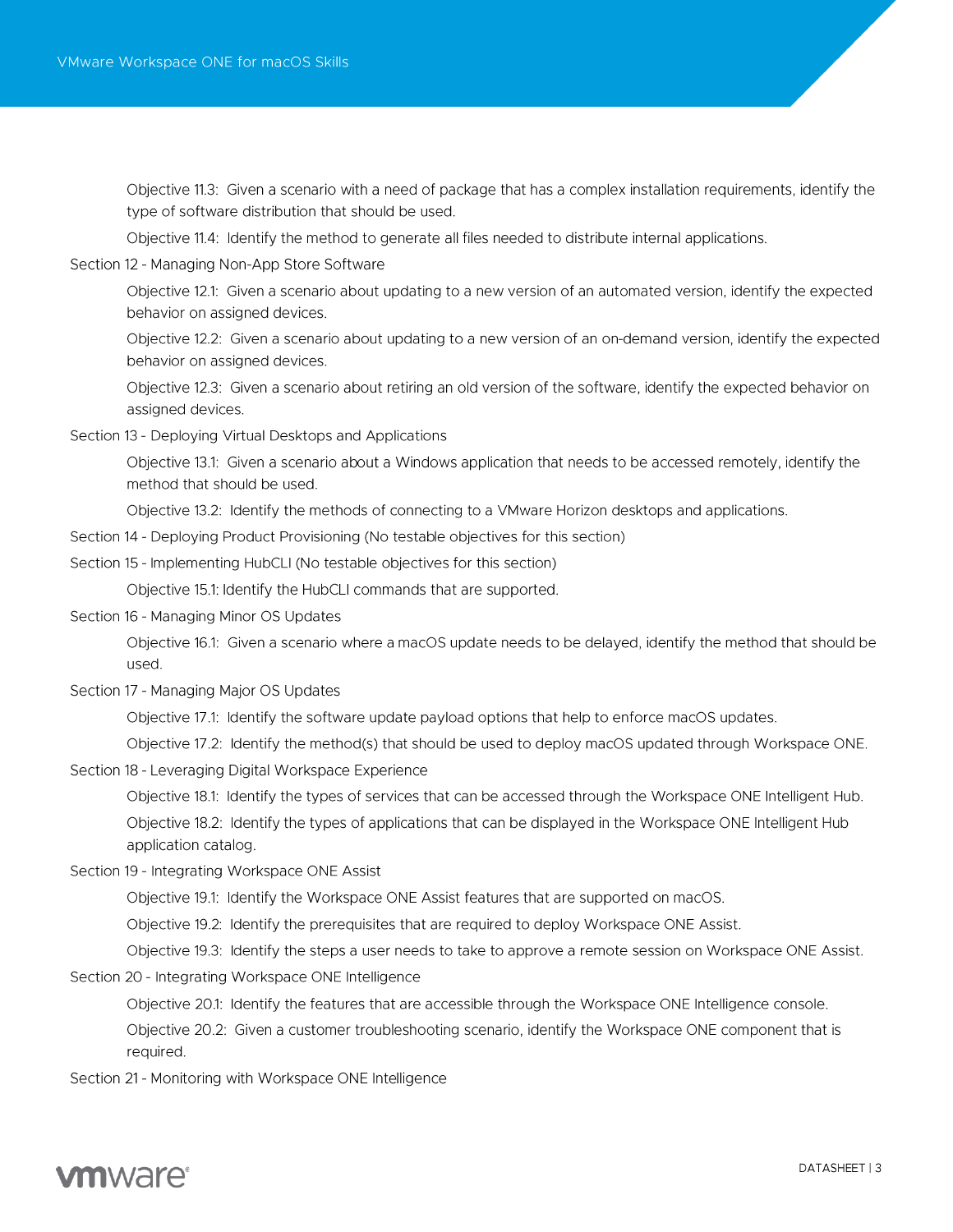Objective 21.1: Given a customer troubleshooting scenario that involves tracking data over time, identify the Workspace ONE Intelligence component that should be used.

- Section 22 Setting Up API Integrations in Workspace ONE Intelligence Objective 22.1: Given a customer troubleshooting scenario that involves integrating with ticketing software, identify the Workspace ONE Intelligence component that should be used.
- Section 23 Setting Up Automation in Workspace ONE Intelligence

Objective 23.1: Given a customer troubleshooting scenario that involves executing automating tasks, identify the Workspace ONE Intelligence component that should be used.

Section 24 - Integrating Workspace ONE UEM with Workspace ONE Access

Objective 24.1: Identify the features that require integrating Workspace ONE UEM with Workspace ONE Access.

Objective 24.2: Identify the requirements to integrate Workspace ONE UEM with Workspace ONE Access.

Section 25 - Leveraging Conditional Access with Workspace ONE Access

Objective 25.1: Given a scenario about an HR application, identify how to block access to the application on nonmanaged devices.

Objective 25.2: Identify the conditions to designate different access policies.

Section 26 - Configure Privacy Settings for macOS Devices

Objective 26.1: Identify the macOS feature used to control where applications can be downloaded from.

Objective 26.2: Identify the required information for a privacy preferences profiles.

Section 27 - Configuring Extensions

Objective 27.1: Identify the type of MDM profile payload required to bypass user approval for security. networking or monitoring tools.

Objective 27.2: Identify the information that could be used to approve kernel/system extension.

Objective 27.3: Identify the MDM profile payload that should be used to issue Kerberos tickets to devices not joined to a domain.

Section 28 - Configuring Directory Payload

Objective 28.1: Identify situations that would benefit from directory binding.

- Section 29 Performing Disk Encryption with File Vault
	- Objective 29.1: Identify the benefits of using Intelligent Hub for encryption enforcement.
	- Objective 29.2: Identify the differences between different types of recovery keys.

Objective 29.3: Identify the security mechanisms available when using a Personal Recovery key.

Objective 29.4: Identify where recovery keys are stored.

## **vm**ware<sup>®</sup>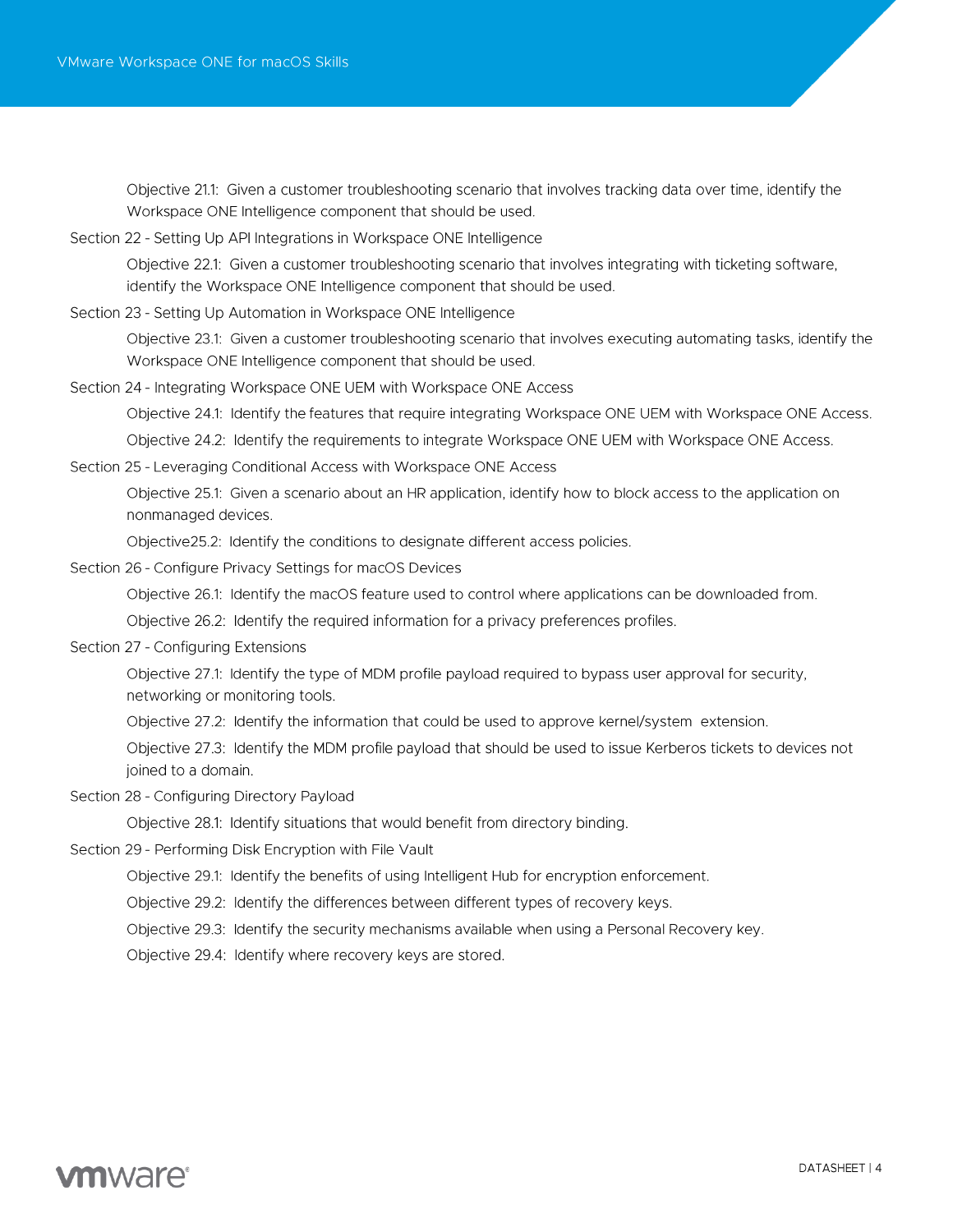#### **Recommended Courses**

(Required) VMware Workspace ONE for macOS

#### **References**

https://mylearn.vmware.com/mgrReg/index.cfm?ui=www\_edu&redirect=off https://docs.vmware.com/en/VMware-Workspace-ONE/index.html https://docs.vmware.com/en/VMware-Workspace-ONE/services/intelligence-documentation/GUIDintel\_products\_container.html https://techzone.vmware.com/deploying-third-party-macos-applications-vmware-workspace-one-operational-tutorial https://techzone.vmware.com/onboarding-options-macos-vmware-workspace-one-operational-tutorial https://www.vmware.com/content/dam/digitalmarketing/vmware/en/pdf/products/workspace-one/vmware-workspaceone-intelligence-datasheet.pdf https://docs.vmware.com/en/VMware-Workspace-ONE-UEM/1907/WS1\_AppleBusinessManager.pdf https://kb.vmware.com/s/article/2960993

### **vm**ware<sup>®</sup>